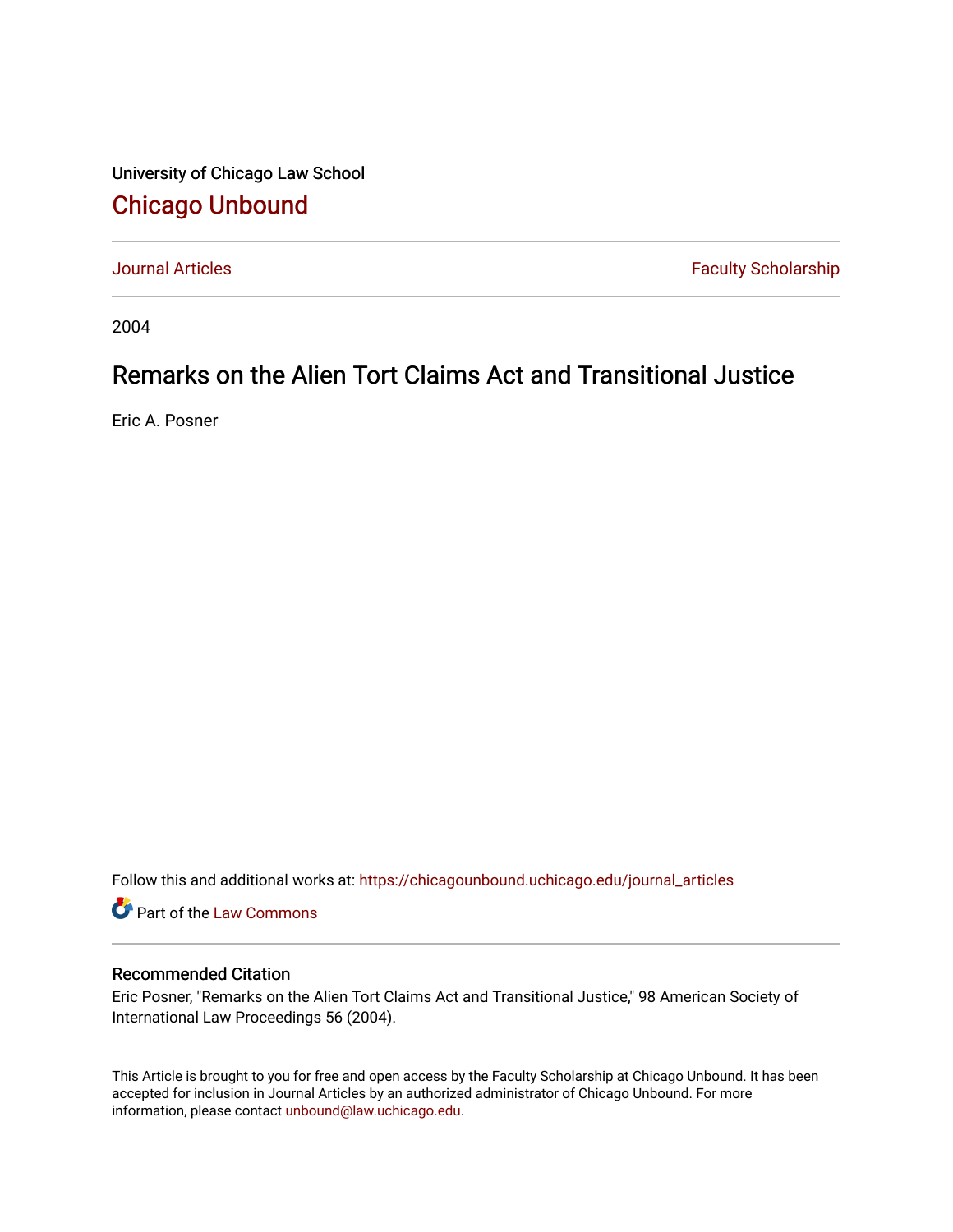has proven itself capable of opening its courts to the victims of human rights offenses, but doing so in measured, judicious, and above all clear terms. We should have faith in its ability to do so in the future as well.

## **REMARKS BY** ERic **A. POSNER\***

The term transitional justice refers to the moral and political ideals that guide the regime transition of a state, usually from authoritarianism to democracy. Transitional justice measures, including trials, truth commissions, reparations, and purges, have played important roles in transitions in the wake of World War II (Germany and Japan), in Southern Europe in the 1970s (Greece and Portugal, though not Spain), in Latin America in the 1980s (especially Argentina), often in eastern Europe in the late 1980s and early 1990s (the Czech Republic, Hungary, Poland), and in other places as well, such as South Africa.<sup>\*</sup>

Even when transitional justice measures are not adopted, they are almost always debated, so their possibility shapes the politics of the transition. Every transitional government faces a dilemma. On the one hand, there are strong moral and political reasons to do backward-looking substantive justice. The leaders and officials of the old regime, and collaborators and spies among the public, are still at large. Many of them have amassed great wealth and retain power over institutions and resources, as well as influence in bureaucracies, including the military. The public seeks justice or vengeance for the misery it has undergone during decades of authoritarian rule. These reasons present a strong case for transitional justice measures, including trials, reparations, and purges.

On the other hand, there are strong moral and political reasons *not* to do justice-to draw a line between the past and the present, as is often said. Initially, one must understand that the transition is almost always made possible because of a deal between the old regime and its opponents. The old regime yields power peacefully in return for certain immunities. But it is not just a matter of words. The old regime almost always retains power—say, in the military or industry-and it can use that power to make life difficult for the new regime if it reneges on the deal. Every transitional government understands that it cannot satisfy all the calls for revenge or justice without risking resistance, perhaps instability, and maybe a coup.

A further point is that the transitional justice measures—trials, truth commissions, reparations, and so forth-are immensely expensive and disruptive; they unsettle property rights, burden the budget, use up scarce resources, and interfere with the establishment of market institutions. Finally, many people feel moral queasiness about punishing the perpetrators ofthe old regime and their many supporters. Vaclev Havel has been eloquent on this topic: in a totalitarian society, nearly everyone is complicit in the maintenance of the regime. Not everyone can be punished, and the selection of some to be punished while others are not will inevitably seem morally arbitrary.

All transitional states weigh the moral and political reasons for and against transitional justice measures. Most compromise. They engage in some backward-looking justice-often through trials, but also using reparations and purges-but they also issue amnesties or simply abandon transitional justice measures when the price is too high.

In Germany and Japan, the United States initially prosecuted war criminals and human rights abusers quite vigorously and executed a great number of them, but U.S. authorities eventually decided that members of the old regime were necessary for running the new democracy. Industrialists were needed to revive the economy; experienced judges and bureaucrats were needed; even military officials were needed in the face of the Soviet threat. Eventually, amnesties were issued.

**<sup>\*</sup>** Kirkland &Ellis Professor of Law, University of Chicago Law School. Thanks to Bill Martin for research assistance.

<sup>\*</sup>For a discussion, *see* Eric A. Posner and Adrian Vermeule, Transitional *Justice as Ordinary Justice, 117* HARV. L. REV. 761 (2004).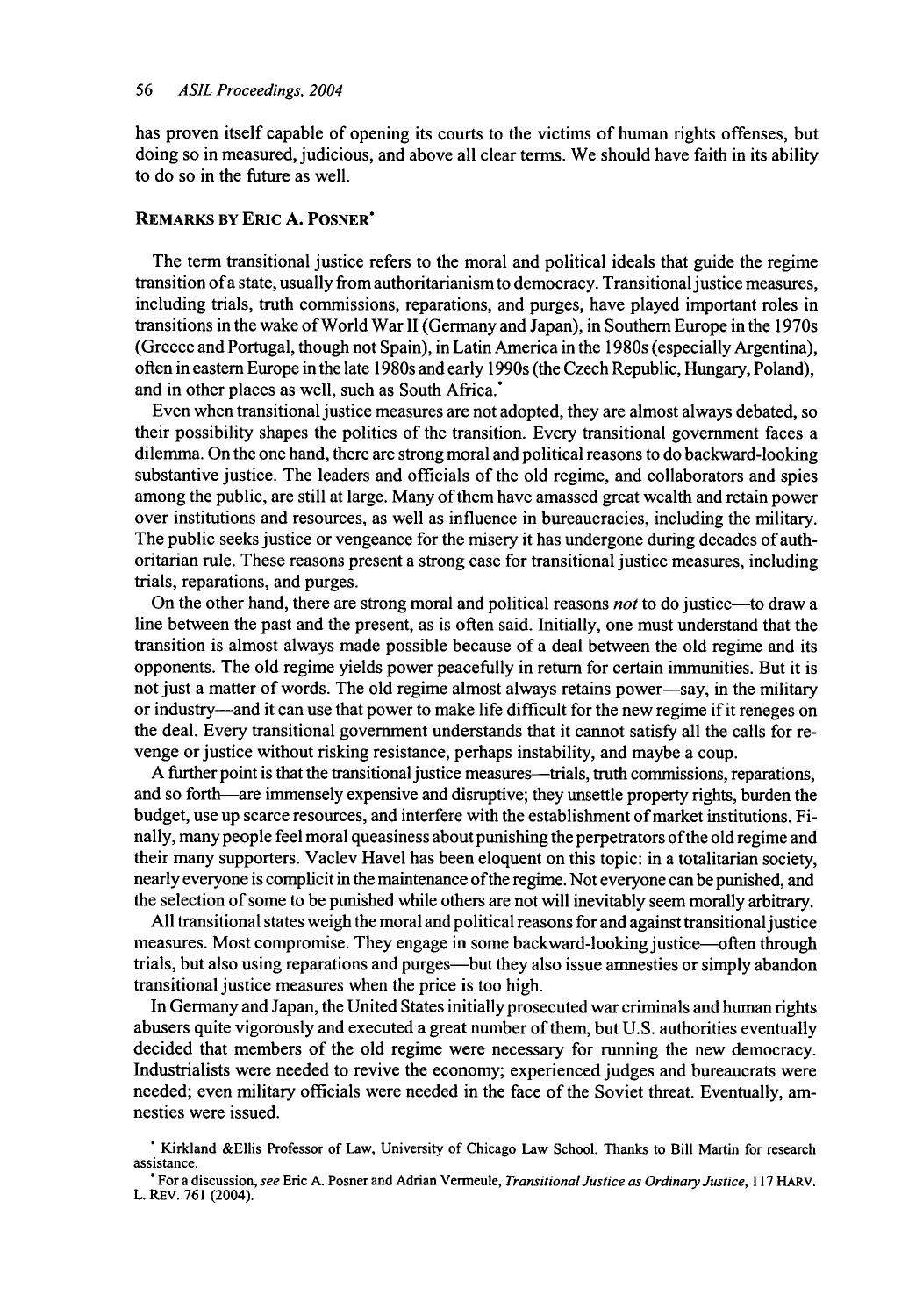In Argentina the Alfonsin government sought to prosecute the leaders of the old regime for human rights violations and even conducted a major trial, but the effort to exert judicial process over soldiers eventually failed because the soldiers refused to appear for trial. A rebellion was barely avoided, and Alfonsin's successor issued pardons. Out of this delicate compromise emerged the current democratic system.

In Chile, the Pinochet regime yielded power over the day-to-day running of the country but retained power in the military. Periodic efforts to prosecute Pinochet and his followers were cut short after they provoked civil instability.

In the Philippines, Aquino's government initially prosecuted military officials from the Marcos regime but the soldiers resisted and there were many attempts at coups. To solidify military support for her administration as well as against various insurrections, she cut back on the prosecutions.

In the former East Germany, initial enthusiasm for the prosecution of old regime leaders and minor wrongdoers like border guards gave way as the moral, political, and legal complexities of the litigation became clear.

Numerous Alien Tort Claims Act cases have arisen from regime transitions, all of them involving victims of the old regime suing officials and soldiers who tortured them or killed or tortured their families. There have been several cases from the Philippines and a few from Argentina, Haiti, Chile, Guatemala, South Africa, and the former Yugoslavia.

Is it a good thing for an American court to take jurisdiction over these disputes and award damages to successful plaintiffs?

One possibility is that it does not matter. The defendants will never pay the damages; the victory is symbolic. As a practical matter, the plaintiffs get a kind of vindication, and the defendants will not be able to keep assets in the United States. We might wonder whether this is a good use ofjudicial resources-imagine if every victim of every human rights abuse brought a case against his persecutor in U.S. courts—but I prefer to consider a world in which these cases do matter because there is a possibility that the awards will be paid, either by the defendant or by his government or by a corporation with assets in the United States.

The problem is that judgment of an American court unilaterally, without any careful consideration of the transitional bargain, interferes with the delicate negotiations that led to the transfer of power. The ATCA is a crude blunderbuss of a weapon for advancing human rights. The old regime officials know that if they give up power, they and their supporters are vulnerable to ATCA litigation in the United States; the liberal opponents who seek a transition have no way of assuring them that they will be immune. They can offer the old regime leaders only immunity under domestic law wherever they are—Argentina, Hungary, the Philippines—but not immunity under American law.

**If** the officials of the old regime cannot be immunized, either in the initial bargain leading to the transition or as a part of normal politics after the transition, they will be reluctant to give up power in the first place and to refrain from political opposition later. The **ATCA** deprives democratic leaders of a valuable tool—amnesty or immunity—for managing the transition to democracy. As a result, the transition is less likely to occur, or if it does, to occur well. This is why, in response to **ATCA** litigation in New York, the Justice Minister of South Africa sent a letter to the judge, saying that the government

**...** believes that the issue of reparations is an issue which affects South Africians [sic] and should be dealt with **by** South Africians, if necessary, in South African **courts....** We do not believe that the goodwill which exists in South Africa and the partnerships which have developed to deal with the past should be jeopardised by the litigation in New York.<sup>1</sup>

Letter from Minister Penuell M. Maduna to Judge John **E.** Sprizzo, Exh. **1** (Sept. **11, 2003)** (quoted in the Brief for the United States in Sosa v. Alverez-Machain, No. 03-339, at 26 n.9, *available at* <http://www.usdoj.gov/osg/ briefs/2003/0responses/2003-0339.resp.pdf>).